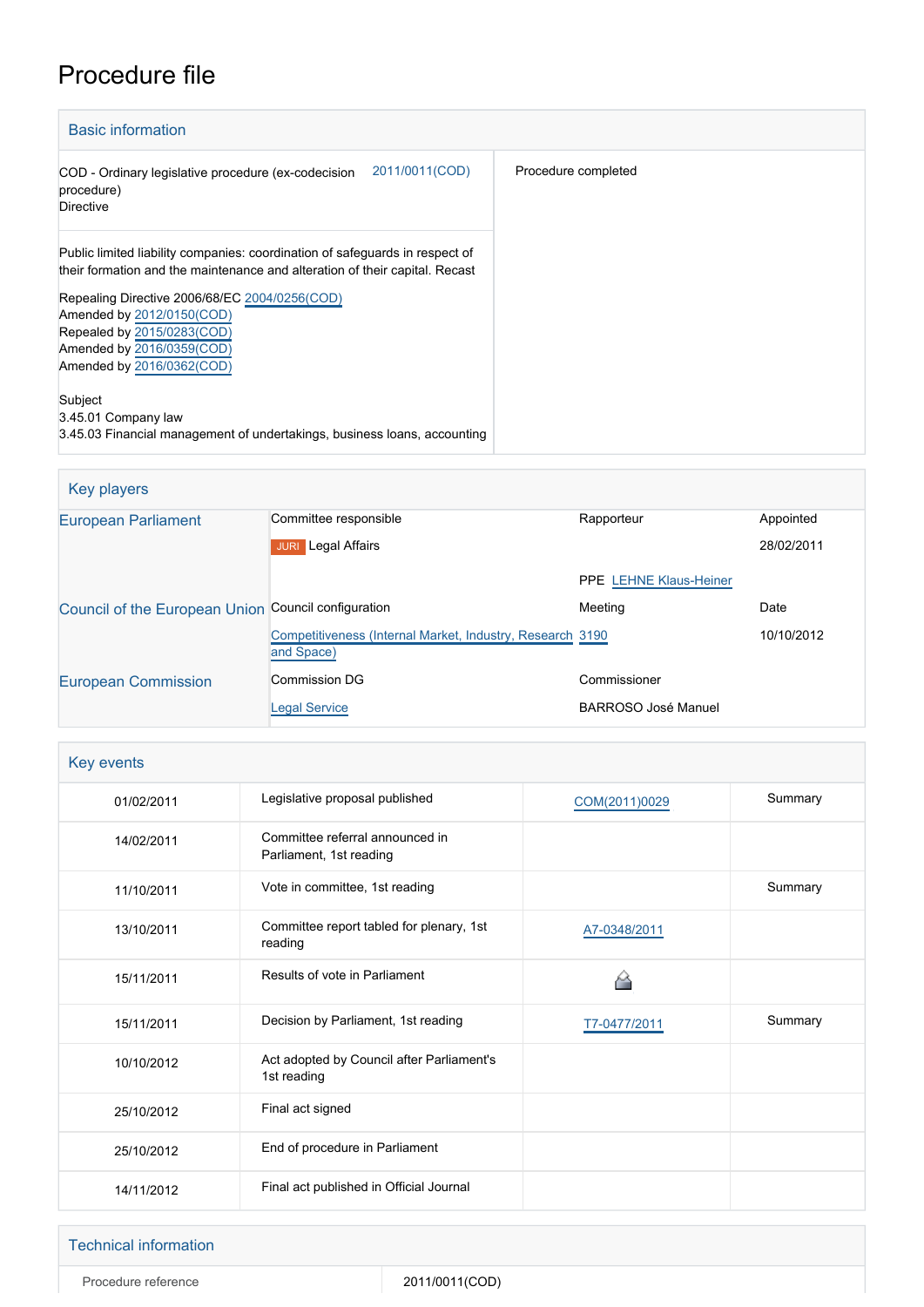| Procedure type             | COD - Ordinary legislative procedure (ex-codecision procedure)                                                                                                     |
|----------------------------|--------------------------------------------------------------------------------------------------------------------------------------------------------------------|
| Procedure subtype          | Recast                                                                                                                                                             |
| Legislative instrument     | <b>Directive</b>                                                                                                                                                   |
|                            | Repealing Directive 2006/68/EC 2004/0256(COD)<br>Amended by 2012/0150(COD)<br>Repealed by 2015/0283(COD)<br>Amended by 2016/0359(COD)<br>Amended by 2016/0362(COD) |
| Legal basis                | Treaty on the Functioning of the EU TFEU 050-p2                                                                                                                    |
| Other legal basis          | Rules of Procedure EP 159                                                                                                                                          |
| Stage reached in procedure | Procedure completed                                                                                                                                                |
| Committee dossier          | JURI/7/05268                                                                                                                                                       |

#### Documentation gateway

| Legislative proposal                                               | COM(2011)0029  | 01/02/2011 | EC         | Summary |
|--------------------------------------------------------------------|----------------|------------|------------|---------|
| Economic and Social Committee: opinion, report                     | CES0528/2011   | 15/03/2011 | <b>ESC</b> |         |
| Committee draft report                                             | PE460.779      | 14/09/2011 | EP         |         |
| Committee report tabled for plenary, 1st<br>reading/single reading | A7-0348/2011   | 13/10/2011 | EP         |         |
| Text adopted by Parliament, 1st reading/single<br>reading          | T7-0477/2011   | 15/11/2011 | EP         | Summary |
| Commission response to text adopted in plenary                     | SP(2012)29     | 11/01/2012 | <b>EC</b>  |         |
| Draft final act                                                    | 00050/2012/LEX | 25/10/2012 | CSL        |         |

# Additional information National parliaments **[IPEX](http://www.ipex.eu/IPEXL-WEB/dossier/dossier.do?code=COD&year=2011&number=0011&appLng=EN)** European Commission **[EUR-Lex](http://ec.europa.eu/prelex/liste_resultats.cfm?CL=en&ReqId=0&DocType=COD&DocYear=2011&DocNum=0011)**

#### Final act

 [Directive 2012/30](https://eur-lex.europa.eu/smartapi/cgi/sga_doc?smartapi!celexplus!prod!CELEXnumdoc&lg=EN&numdoc=32012L0030) [OJ L 315 14.11.2012, p. 0074](https://eur-lex.europa.eu/legal-content/EN/TXT/?uri=OJ:L:2012:315:TOC) Summary

### Public limited liability companies: coordination of safeguards in respect of their formation and the maintenance and alteration of their capital. Recast

PURPOSE: to present a proposal on the coordination of safeguards which, for the protection of the interests of members and others, are required by Member States of companies within the meaning of the second paragraph of Article 54 of the Treaty on the Functioning of the European Union, in respect of the formation of public limited liability companies and the maintenance and alteration of their capital, with a view to making such safeguards equivalent (Recast).

PROPOSED ACT: Directive of the European Parliament and the Council.

IMPACT ASSESSMENT: no impact assessment was carried out.

LEGAL BASIS: Article 50(2) of the Treaty on the Functioning of the European Union.

CONTENT: on 16 September 2008, the Commission presented a [proposal for a Directive](http://www.europarl.europa.eu/oeil/FindByProcnum.do?lang=en&procnum=COD/2008/0173) of the European Parliament and of the Council codifying Second Council Directive 77/91/EEC on coordination of safeguards which, for the protection of the interests of members and others,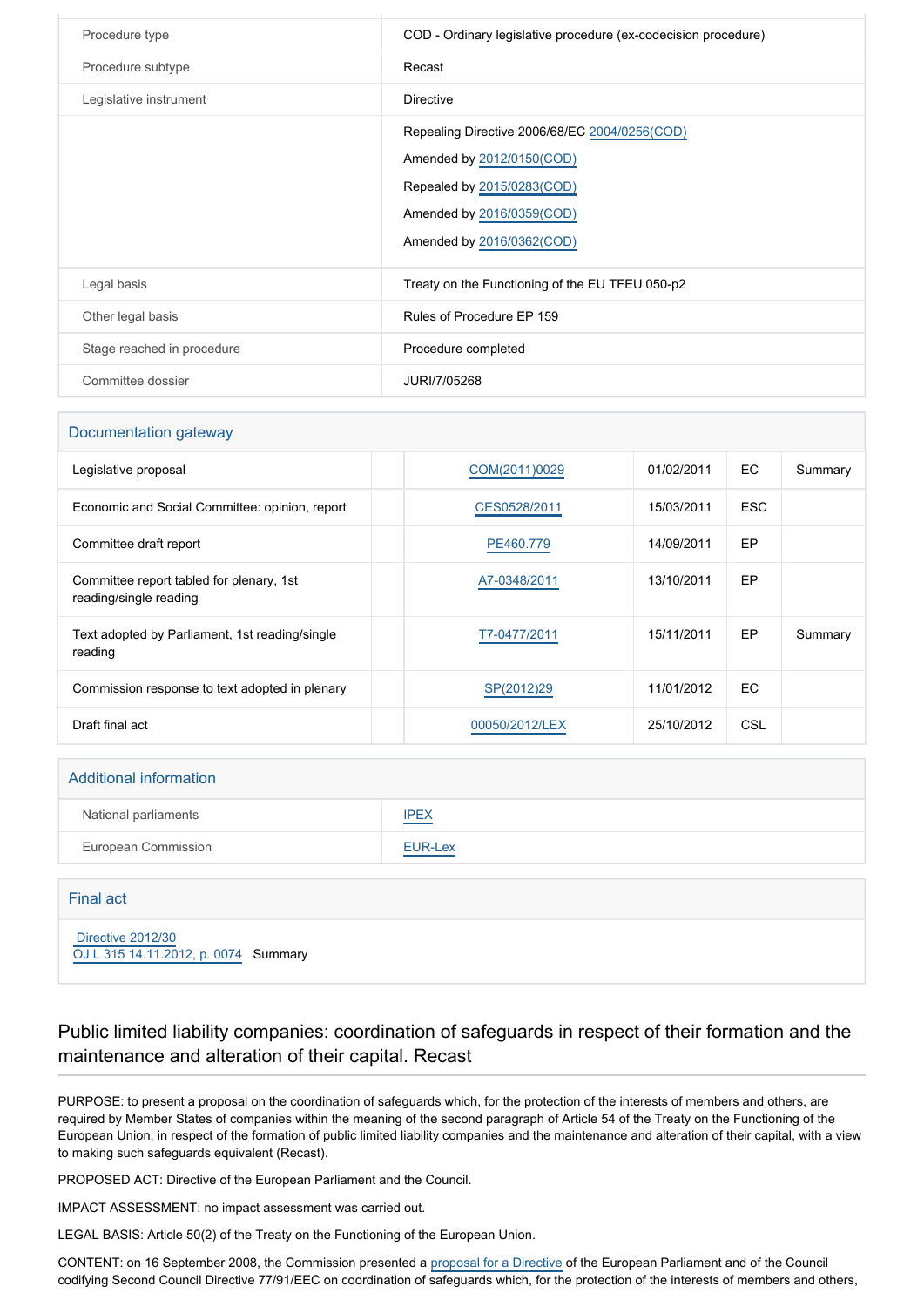are required by Member States of companies within the meaning of the second paragraph of Article 58 of the Treaty, in respect of the formation of public limited liability companies and the maintenance and alteration of their capital, with a view to making such safeguards equivalent.

In its opinion of 16 October 2008 the Consultative Working Party of the Legal Services stated that the proposal does indeed confine itself to straightforward codification, without any substantive changes to the acts covered by it.

On 26 August 2010 the Commission presented an [amended proposal](http://www.eur-lex.europa.eu/LexUriServ/LexUriServ.do?uri=COM:2010:0388:FIN:EN:PDF) for the codification of Directive 77/91/EEC, following subsequent amendments to it. In its further opinion of 12 October 2010 the Consultative Working Party of the Legal Services stated that that amended proposal does indeed confine itself to straightforward codification, without any substantive changes to the acts covered by it.

In that opinion the Consultative Working Party of the Legal Services also acknowledged that Article 6(3) of Directive 77/91/EEC, which corresponds to Article 6(2) in the proposed codified text, established a secondary legal basis. In the light of the judgment of the Court of Justice of 6 May 2008 in Case C-133/06, it was considered necessary to redraft Article 6(2) of the proposed codified text. Since such a redrafting would imply a substantive change, and would therefore go beyond straightforward codification, it is therefore appropriate to t ransform the codification of Directive 77/91/EEC into a recast in order to incorporate the necessary amendment.

The amendment to be made to Article 6(2) of the proposed codified text concerns the insertion of the words "the European Parliament and" before the words "the Council", in order to confer on both institutions the competence to examine and, if need be, revise the minimum amount of EUR 25 000 required for a company to be incorporated or obtain authorisation to commence business.

BUDGETARY IMPLICATION: this proposal has no implications on the EU budget.

## Public limited liability companies: coordination of safeguards in respect of their formation and the maintenance and alteration of their capital. Recast

The Committee on Legal Affairs adopted the report drafted by Klaus-Heiner LEHNE (EPP, DE) on the proposal for a directive of the European Parliament and of the Council on coordination of safeguards which, for the protection of the interests of members and others, are required by Member States of companies within the meaning of the second paragraph of Article 54 of the Treaty on the Functioning of the European Union, in respect of the formation of public limited liability companies and the maintenance and alteration of their capital, with a view to making such safeguards equivalent (recast).

It recommends that the European Parliament adopts its position at first reading, under the ordinary legislative procedure, taking into account the recommendations of the Consultative Working Party of the legal services of the European Parliament, the Council and the Commission. The proposal contains a straightforward codification of the existing texts, without any change in their substance.

The Commission proposed Article 50(2)(g) of the Treaty on the Functioning of the European Union as the legal basis. However, Members propose that the legal basis by which the European Parliament and the Council shall adopt directives, in accordance with the ordinary legislative procedure, is set out in Article 50(1) TFEU.

## Public limited liability companies: coordination of safeguards in respect of their formation and the maintenance and alteration of their capital. Recast

The European Parliament adopted by 531 votes to 19, with 0 abstentions, a legislative resolution on the proposal for a directive of the European Parliament and of the Council on coordination of safeguards which, for the protection of the interests of members and others, are required by Member States of companies within the meaning of the second paragraph of Article 54 of the Treaty on the Functioning of the European Union, in respect of the formation of public limited liability companies and the maintenance and alteration of their capital, with a view to making such safeguards equivalent (recast).

Parliament adopted its position at first reading, under the ordinary legislative procedure, taking into account the recommendations of the Consultative Working Party of the legal services of the European Parliament, the Council and the Commission. According to the Consultative Committee, the proposal in question does not include any substantive amendments other than those identified as such in the proposal and whereas, as regards the codification of the unchanged provisions of the earlier acts together with those amendments, the proposal contains a straightforward codification of the existing texts, without any change in their substance.

The Commission proposed Article 50(2)(g) of the Treaty on the Functioning of the European Union as the legal basis. However, Parliament proposes that the legal basis by which the European Parliament and the Council shall adopt directives, in accordance with the ordinary legislative procedure, is set out in Article 50(1) TFEU.

## Public limited liability companies: coordination of safeguards in respect of their formation and the maintenance and alteration of their capital. Recast

PURPOSE: the coordination of national safeguards regarding the formation and maintenance of public limited liability companies.

LEGISLATIVE ACT: Directive 2012/30/EU of the European Parliament and of the Council on coordination of safeguards which, for the protection of the interests of members and others, are required by Member States of companies within the meaning of the second paragraph of Article 54 of the Treaty on the Functioning of the European Union, in respect of the formation of public limited liability companies and the maintenance and alteration of their capital, with a view to making such safeguards equivalent.

CONTENT: the Council approved the recast of the existing Directive (Directive 77/91/EEC) that seeks to coordinate Member States safeguards, with a view to making them equivalent within the meaning of the Treaty, for the protection of the interests of members and others, in respect of the formation of public limited companies and the maintenance and alteration of their capital.